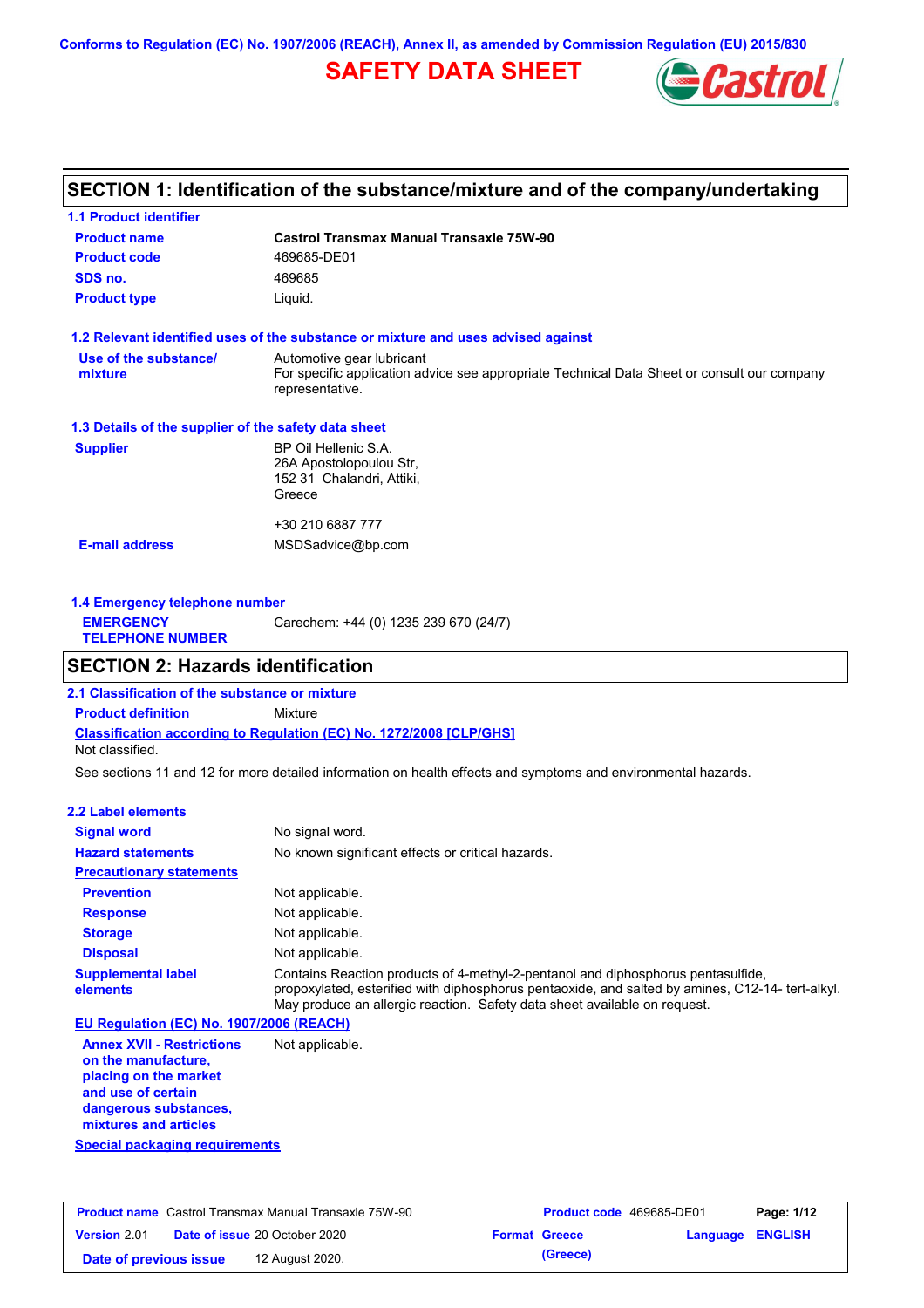# **SECTION 2: Hazards identification**

| <b>Containers to be fitted</b><br>with child-resistant<br>fastenings                                                     | Not applicable.                                                                                               |
|--------------------------------------------------------------------------------------------------------------------------|---------------------------------------------------------------------------------------------------------------|
| <b>Tactile warning of danger</b>                                                                                         | Not applicable.                                                                                               |
| 2.3 Other hazards                                                                                                        |                                                                                                               |
| <b>Results of PBT and vPvB</b><br>assessment                                                                             | Product does not meet the criteria for PBT or vPvB according to Regulation (EC) No. 1907/2006,<br>Annex XIII. |
| <b>Product meets the criteria</b><br>for PBT or vPvB according<br>to Regulation (EC) No.<br><b>1907/2006, Annex XIII</b> | This mixture does not contain any substances that are assessed to be a PBT or a vPvB.                         |
| Other hazards which do<br>not result in classification                                                                   | Defatting to the skin.                                                                                        |

## **SECTION 3: Composition/information on ingredients**

Mixture

#### **3.2 Mixtures**

**Product definition**

Synthetic base stock. Proprietary performance additives.

| <b>Product/ingredient</b><br>name                             | <b>Identifiers</b>                                                                   | $\%$        | <b>Regulation (EC) No.</b><br>1272/2008 [CLP] | <b>Type</b> |
|---------------------------------------------------------------|--------------------------------------------------------------------------------------|-------------|-----------------------------------------------|-------------|
| 1-Decene, homopolymer,<br>hydrogenated                        | REACH #: 01-2119486452-34<br>$EC: 500-183-1$<br>CAS: 68037-01-4                      | $≥25 - ≤50$ | Asp. Tox. 1, H304                             | $[1]$       |
| Dec-1-ene, trimers, hydrogenated                              | REACH #: 01-2119493949-12<br>EC: 500-393-3<br>CAS: 157707-86-3                       | 225 - ≤50   | Asp. Tox. 1, H304                             | $[1]$       |
| Distillates (petroleum), solvent-<br>dewaxed heavy paraffinic | REACH #: 01-2119471299-27<br>EC: 265-169-7<br>CAS: 64742-65-0<br>Index: 649-474-00-6 | ≤10         | Asp. Tox. 1, H304                             | [1] [2]     |

**See Section 16 for the full text of the H statements declared above.**

**Type** 

[1] Substance classified with a health or environmental hazard

[2] Substance with a workplace exposure limit

[3] Substance meets the criteria for PBT according to Regulation (EC) No. 1907/2006, Annex XIII

[4] Substance meets the criteria for vPvB according to Regulation (EC) No. 1907/2006, Annex XIII

[5] Substance of equivalent concern

[6] Additional disclosure due to company policy

Occupational exposure limits, if available, are listed in Section 8.

## **SECTION 4: First aid measures**

#### **4.1 Description of first aid measures**

| Eye contact                       | In case of contact, immediately flush eyes with plenty of water for at least 15 minutes. Eyelids<br>should be held away from the eyeball to ensure thorough rinsing. Check for and remove any<br>contact lenses. Get medical attention. |
|-----------------------------------|-----------------------------------------------------------------------------------------------------------------------------------------------------------------------------------------------------------------------------------------|
| <b>Skin contact</b>               | Wash skin thoroughly with soap and water or use recognised skin cleanser. Remove<br>contaminated clothing and shoes. Wash clothing before reuse. Clean shoes thoroughly before<br>reuse. Get medical attention if irritation develops.  |
| <b>Inhalation</b>                 | If inhaled, remove to fresh air. Get medical attention if symptoms occur.                                                                                                                                                               |
| Ingestion                         | Do not induce vomiting unless directed to do so by medical personnel. Get medical attention if<br>symptoms occur.                                                                                                                       |
| <b>Protection of first-aiders</b> | No action shall be taken involving any personal risk or without suitable training.                                                                                                                                                      |

#### **4.2 Most important symptoms and effects, both acute and delayed**

See Section 11 for more detailed information on health effects and symptoms.

### **Potential acute health effects**

**Inhalation** Vapour inhalation under ambient conditions is not normally a problem due to low vapour pressure.

| <b>Product name</b> Castrol Transmax Manual Transaxle 75W-90 |  | Product code 469685-DE01             |                      | Page: 2/12 |                  |  |
|--------------------------------------------------------------|--|--------------------------------------|----------------------|------------|------------------|--|
| Version 2.01                                                 |  | <b>Date of issue 20 October 2020</b> | <b>Format Greece</b> |            | Language ENGLISH |  |
| Date of previous issue                                       |  | 12 August 2020.                      |                      | (Greece)   |                  |  |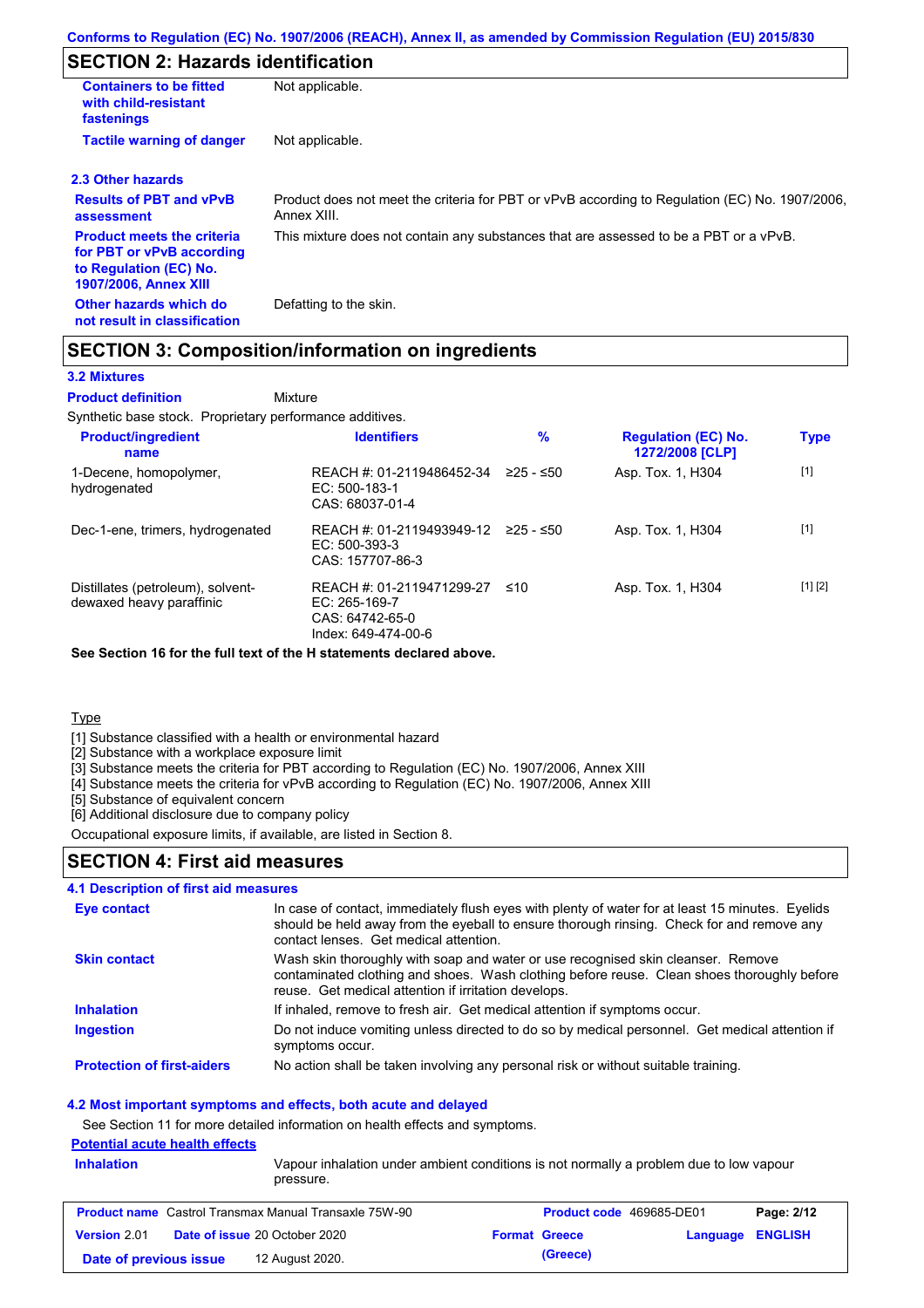# **SECTION 4: First aid measures**

| <b>Ingestion</b>    | No known significant effects or critical hazards.                                                                 |
|---------------------|-------------------------------------------------------------------------------------------------------------------|
| <b>Skin contact</b> | Defatting to the skin. May cause skin dryness and irritation.                                                     |
| <b>Eye contact</b>  | No known significant effects or critical hazards.                                                                 |
|                     | Delayed and immediate effects as well as chronic effects from short and long-term exposure                        |
| <b>Inhalation</b>   | Overexposure to the inhalation of airborne droplets or aerosols may cause irritation of the<br>respiratory tract. |
| <b>Ingestion</b>    | Ingestion of large quantities may cause nausea and diarrhoea.                                                     |
| <b>Skin contact</b> | Prolonged or repeated contact can defat the skin and lead to irritation and/or dermatitis.                        |
| <b>Eye contact</b>  | Potential risk of transient stinging or redness if accidental eye contact occurs.                                 |
|                     |                                                                                                                   |

### **4.3 Indication of any immediate medical attention and special treatment needed**

| <b>Notes to physician</b>                                         | Treatment should in general be symptomatic and directed to relieving any effects.                                                                                                                                                                                                                                                                                 |  |  |  |  |
|-------------------------------------------------------------------|-------------------------------------------------------------------------------------------------------------------------------------------------------------------------------------------------------------------------------------------------------------------------------------------------------------------------------------------------------------------|--|--|--|--|
|                                                                   | <b>SECTION 5: Firefighting measures</b>                                                                                                                                                                                                                                                                                                                           |  |  |  |  |
| 5.1 Extinguishing media<br><b>Suitable extinguishing</b><br>media | In case of fire, use foam, dry chemical or carbon dioxide extinguisher or spray.                                                                                                                                                                                                                                                                                  |  |  |  |  |
| <b>Unsuitable extinguishing</b><br>media                          | Do not use water jet. The use of a water jet may cause the fire to spread by splashing the<br>burning product.                                                                                                                                                                                                                                                    |  |  |  |  |
| 5.2 Special hazards arising from the substance or mixture         |                                                                                                                                                                                                                                                                                                                                                                   |  |  |  |  |
| <b>Hazards from the</b><br>substance or mixture                   | In a fire or if heated, a pressure increase will occur and the container may burst.                                                                                                                                                                                                                                                                               |  |  |  |  |
| <b>Hazardous combustion</b><br>products                           | Combustion products may include the following:<br>carbon oxides $(CO, CO2)$ (carbon monoxide, carbon dioxide)                                                                                                                                                                                                                                                     |  |  |  |  |
| 5.3 Advice for firefighters                                       |                                                                                                                                                                                                                                                                                                                                                                   |  |  |  |  |
| <b>Special precautions for</b><br>fire-fighters                   | No action shall be taken involving any personal risk or without suitable training. Promptly<br>isolate the scene by removing all persons from the vicinity of the incident if there is a fire.                                                                                                                                                                    |  |  |  |  |
| <b>Special protective</b><br>equipment for fire-fighters          | Fire-fighters should wear appropriate protective equipment and self-contained breathing<br>apparatus (SCBA) with a full face-piece operated in positive pressure mode. Clothing for fire-<br>fighters (including helmets, protective boots and gloves) conforming to European standard EN<br>469 will provide a basic level of protection for chemical incidents. |  |  |  |  |

# **SECTION 6: Accidental release measures**

|                                                          | 6.1 Personal precautions, protective equipment and emergency procedures                                                                                                                                                                                                                                                                                                                        |
|----------------------------------------------------------|------------------------------------------------------------------------------------------------------------------------------------------------------------------------------------------------------------------------------------------------------------------------------------------------------------------------------------------------------------------------------------------------|
| For non-emergency<br>personnel                           | No action shall be taken involving any personal risk or without suitable training. Evacuate<br>surrounding areas. Keep unnecessary and unprotected personnel from entering. Do not touch<br>or walk through spilt material. Floors may be slippery; use care to avoid falling. Put on<br>appropriate personal protective equipment.                                                            |
| For emergency responders                                 | If specialised clothing is required to deal with the spillage, take note of any information in<br>Section 8 on suitable and unsuitable materials. See also the information in "For non-<br>emergency personnel".                                                                                                                                                                               |
| <b>6.2 Environmental</b><br><b>precautions</b>           | Avoid dispersal of spilt material and runoff and contact with soil, waterways, drains and sewers.<br>Inform the relevant authorities if the product has caused environmental pollution (sewers,<br>waterways, soil or air).                                                                                                                                                                    |
| 6.3 Methods and material for containment and cleaning up |                                                                                                                                                                                                                                                                                                                                                                                                |
| <b>Small spill</b>                                       | Stop leak if without risk. Move containers from spill area. Absorb with an inert material and<br>place in an appropriate waste disposal container. Dispose of via a licensed waste disposal<br>contractor.                                                                                                                                                                                     |
| Large spill                                              | Stop leak if without risk. Move containers from spill area. Prevent entry into sewers, water<br>courses, basements or confined areas. Contain and collect spillage with non-combustible.<br>absorbent material e.g. sand, earth, vermiculite or diatomaceous earth and place in container<br>for disposal according to local regulations. Dispose of via a licensed waste disposal contractor. |

| <b>Product name</b> Castrol Transmax Manual Transaxle 75W-90 |  | <b>Product code</b> 469685-DE01      |  | Page: 3/12           |                         |  |
|--------------------------------------------------------------|--|--------------------------------------|--|----------------------|-------------------------|--|
| Version 2.01                                                 |  | <b>Date of issue 20 October 2020</b> |  | <b>Format Greece</b> | <b>Language ENGLISH</b> |  |
| Date of previous issue                                       |  | 12 August 2020.                      |  | (Greece)             |                         |  |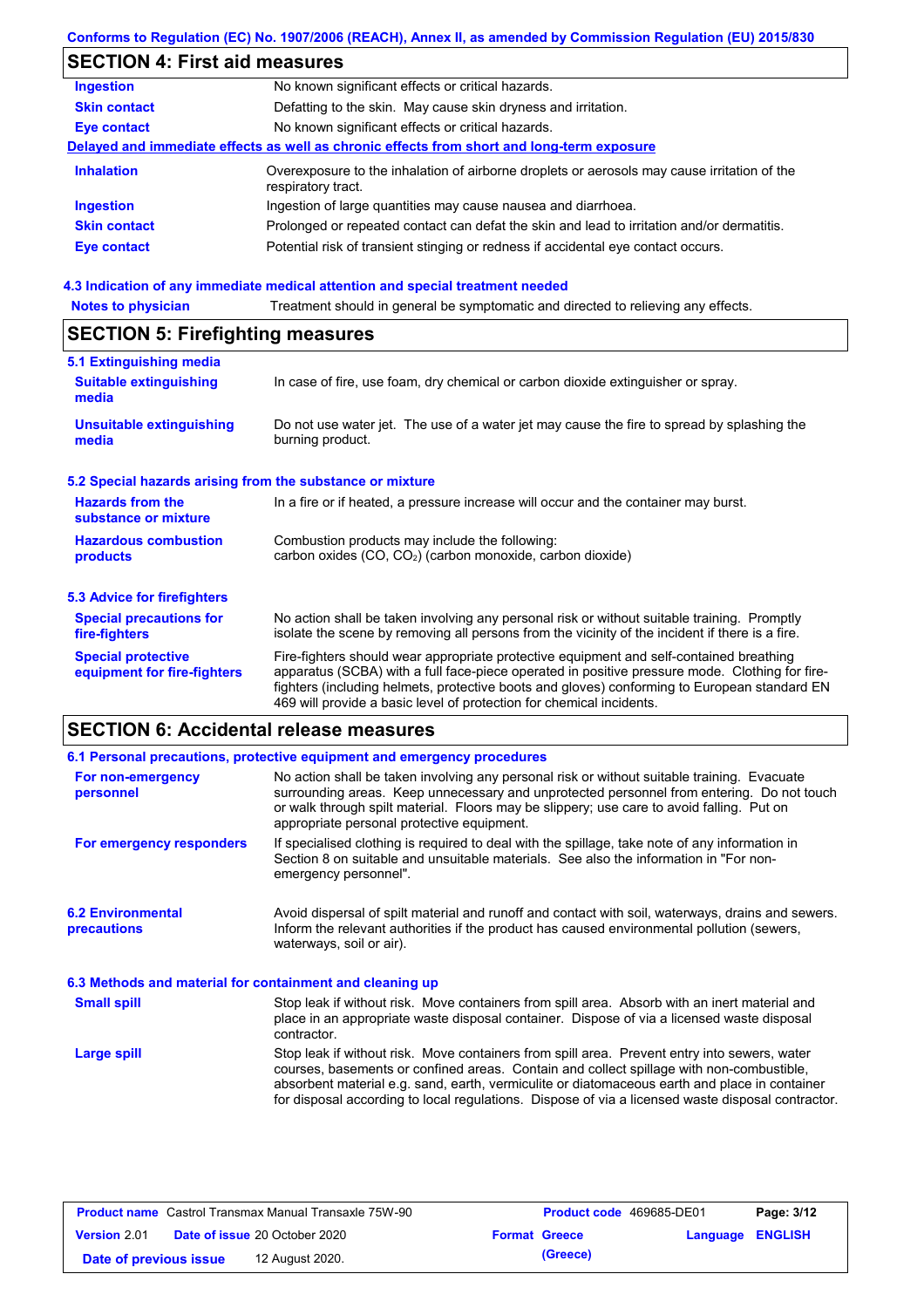## **SECTION 6: Accidental release measures**

| 6.4 Reference to other | See Section 1 for emergency contact information.                            |
|------------------------|-----------------------------------------------------------------------------|
| sections               | See Section 5 for firefighting measures.                                    |
|                        | See Section 8 for information on appropriate personal protective equipment. |
|                        | See Section 12 for environmental precautions.                               |
|                        | See Section 13 for additional waste treatment information.                  |

## **SECTION 7: Handling and storage**

| 7.1 Precautions for safe handling                                                    |                                  |                                                                                                                                                                                                                                                                                                                                                                                                                                                                                          |
|--------------------------------------------------------------------------------------|----------------------------------|------------------------------------------------------------------------------------------------------------------------------------------------------------------------------------------------------------------------------------------------------------------------------------------------------------------------------------------------------------------------------------------------------------------------------------------------------------------------------------------|
| <b>Protective measures</b>                                                           |                                  | Put on appropriate personal protective equipment.                                                                                                                                                                                                                                                                                                                                                                                                                                        |
| <b>Advice on general</b><br>occupational hygiene                                     | information on hygiene measures. | Eating, drinking and smoking should be prohibited in areas where this material is handled,<br>stored and processed. Wash thoroughly after handling. Remove contaminated clothing and<br>protective equipment before entering eating areas. See also Section 8 for additional                                                                                                                                                                                                             |
| <b>7.2 Conditions for safe</b><br>storage, including any<br><i>incompatibilities</i> |                                  | Store in accordance with local regulations. Store in a dry, cool and well-ventilated area, away<br>from incompatible materials (see Section 10). Keep away from heat and direct sunlight. Keep<br>container tightly closed and sealed until ready for use. Containers that have been opened must<br>be carefully resealed and kept upright to prevent leakage. Store and use only in equipment/<br>containers designed for use with this product. Do not store in unlabelled containers. |
| <b>Not suitable</b>                                                                  |                                  | Prolonged exposure to elevated temperature.                                                                                                                                                                                                                                                                                                                                                                                                                                              |
| 7.3 Specific end use(s)                                                              |                                  |                                                                                                                                                                                                                                                                                                                                                                                                                                                                                          |
| <b>Recommendations</b>                                                               |                                  | See section 1.2 and Exposure scenarios in annex, if applicable.                                                                                                                                                                                                                                                                                                                                                                                                                          |
| <b>SECTION 8: Exposure controls/personal protection</b>                              |                                  |                                                                                                                                                                                                                                                                                                                                                                                                                                                                                          |
| <b>8.1 Control parameters</b>                                                        |                                  |                                                                                                                                                                                                                                                                                                                                                                                                                                                                                          |
| <b>Occupational exposure limits</b>                                                  |                                  |                                                                                                                                                                                                                                                                                                                                                                                                                                                                                          |
| <b>Product/ingredient name</b>                                                       |                                  | <b>Exposure limit values</b>                                                                                                                                                                                                                                                                                                                                                                                                                                                             |
| Distillates (petroleum), solvent-dewaxed heavy                                       |                                  | Ministry of Labour and Social Affairs (Greece).                                                                                                                                                                                                                                                                                                                                                                                                                                          |

Distillates (petroleum), solvent-dewaxed heavy paraffinic

TWA: 5 mg/m³ 8 hours. Issued/Revised: 5/1999 Form: mist

Whilst specific OELs for certain components may be shown in this section, other components may be present in any mist, vapour or dust produced. Therefore, the specific OELs may not be applicable to the product as a whole and are provided for guidance only.

**Recommended monitoring**  If this product contains ingredients with exposure limits, personal, workplace atmosphere or biological monitoring may be required to determine the effectiveness of the ventilation or other control measures and/or the necessity to use respiratory protective equipment. Reference should be made to monitoring standards, such as the following: European Standard EN 689 (Workplace atmospheres - Guidance for the assessment of exposure by inhalation to chemical agents for comparison with limit values and measurement strategy) European Standard EN 14042 (Workplace atmospheres - Guide for the application and use of procedures for the assessment of exposure to chemical and biological agents) European Standard EN 482 (Workplace atmospheres - General requirements for the performance of procedures for the measurement of chemical agents) Reference to national guidance documents for methods for the determination of hazardous substances will also be required.

#### **Derived No Effect Level**

**procedures**

No DNELs/DMELs available.

#### **Predicted No Effect Concentration**

No PNECs available

| <b>8.2 Exposure controls</b>               |                                                                                                                                                                                                                                                                                                                                                                                                                                                                                                                                                                                                                                                                                                                                                                                                                                                                                                                                                                                                         |
|--------------------------------------------|---------------------------------------------------------------------------------------------------------------------------------------------------------------------------------------------------------------------------------------------------------------------------------------------------------------------------------------------------------------------------------------------------------------------------------------------------------------------------------------------------------------------------------------------------------------------------------------------------------------------------------------------------------------------------------------------------------------------------------------------------------------------------------------------------------------------------------------------------------------------------------------------------------------------------------------------------------------------------------------------------------|
| <b>Appropriate engineering</b><br>controls | Provide exhaust ventilation or other engineering controls to keep the relevant airborne<br>concentrations below their respective occupational exposure limits.<br>All activities involving chemicals should be assessed for their risks to health, to ensure<br>exposures are adequately controlled. Personal protective equipment should only be considered<br>after other forms of control measures (e.g. engineering controls) have been suitably evaluated.<br>Personal protective equipment should conform to appropriate standards, be suitable for use, be<br>kept in good condition and properly maintained.<br>Your supplier of personal protective equipment should be consulted for advice on selection and<br>appropriate standards. For further information contact your national organisation for standards.<br>The final choice of protective equipment will depend upon a risk assessment. It is important to<br>ensure that all items of personal protective equipment are compatible. |
| Individual protection measures             |                                                                                                                                                                                                                                                                                                                                                                                                                                                                                                                                                                                                                                                                                                                                                                                                                                                                                                                                                                                                         |

| <b>Product name</b> Castrol Transmax Manual Transaxle 75W-90 |  |                                      | <b>Product code</b> 469685-DE01 |                      | Page: 4/12              |  |
|--------------------------------------------------------------|--|--------------------------------------|---------------------------------|----------------------|-------------------------|--|
| <b>Version 2.01</b>                                          |  | <b>Date of issue 20 October 2020</b> |                                 | <b>Format Greece</b> | <b>Language ENGLISH</b> |  |
| Date of previous issue                                       |  | 12 August 2020.                      |                                 | (Greece)             |                         |  |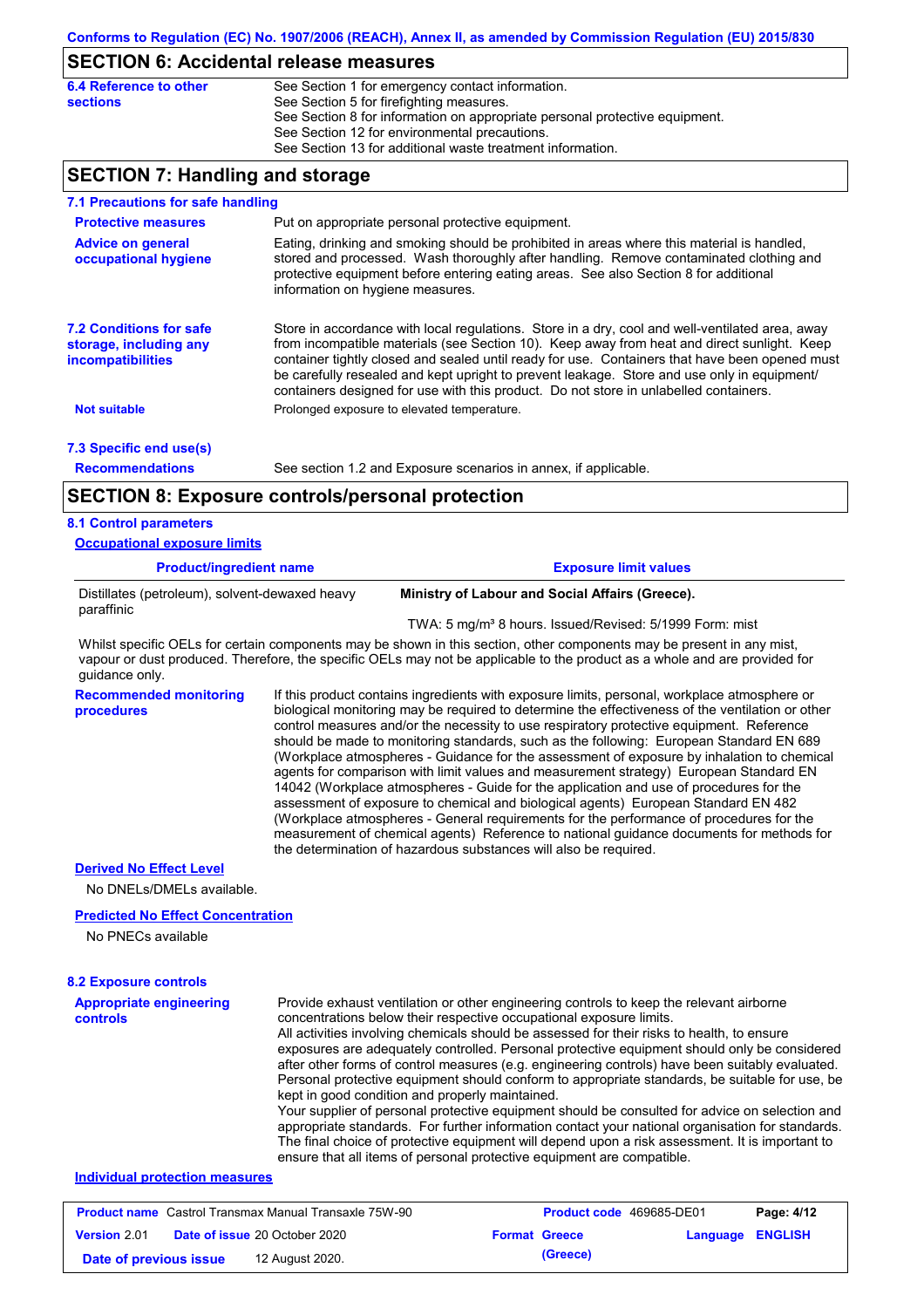# **SECTION 8: Exposure controls/personal protection**

|                               | LOTION 0. Exposure controls/personal protection                                                                                                                                                                                                                                                                                                                                                                                                                                                                                                                                                                                                   |
|-------------------------------|---------------------------------------------------------------------------------------------------------------------------------------------------------------------------------------------------------------------------------------------------------------------------------------------------------------------------------------------------------------------------------------------------------------------------------------------------------------------------------------------------------------------------------------------------------------------------------------------------------------------------------------------------|
| <b>Hygiene measures</b>       | Wash hands, forearms and face thoroughly after handling chemical products, before eating,<br>smoking and using the lavatory and at the end of the working period. Ensure that eyewash<br>stations and safety showers are close to the workstation location.                                                                                                                                                                                                                                                                                                                                                                                       |
| <b>Respiratory protection</b> | In case of insufficient ventilation, wear suitable respiratory equipment.<br>The correct choice of respiratory protection depends upon the chemicals being handled, the<br>conditions of work and use, and the condition of the respiratory equipment. Safety procedures<br>should be developed for each intended application. Respiratory protection equipment should<br>therefore be chosen in consultation with the supplier/manufacturer and with a full assessment<br>of the working conditions.                                                                                                                                             |
| <b>Eye/face protection</b>    | Safety glasses with side shields.                                                                                                                                                                                                                                                                                                                                                                                                                                                                                                                                                                                                                 |
| <b>Skin protection</b>        |                                                                                                                                                                                                                                                                                                                                                                                                                                                                                                                                                                                                                                                   |
| <b>Hand protection</b>        | <b>General Information:</b>                                                                                                                                                                                                                                                                                                                                                                                                                                                                                                                                                                                                                       |
|                               | Because specific work environments and material handling practices vary, safety procedures<br>should be developed for each intended application. The correct choice of protective gloves<br>depends upon the chemicals being handled, and the conditions of work and use. Most gloves<br>provide protection for only a limited time before they must be discarded and replaced (even the<br>best chemically resistant gloves will break down after repeated chemical exposures).                                                                                                                                                                  |
|                               | Gloves should be chosen in consultation with the supplier / manufacturer and taking account of<br>a full assessment of the working conditions.                                                                                                                                                                                                                                                                                                                                                                                                                                                                                                    |
|                               | Recommended: Nitrile gloves.<br><b>Breakthrough time:</b>                                                                                                                                                                                                                                                                                                                                                                                                                                                                                                                                                                                         |
|                               | Breakthrough time data are generated by glove manufacturers under laboratory test conditions<br>and represent how long a glove can be expected to provide effective permeation resistance. It<br>is important when following breakthrough time recommendations that actual workplace<br>conditions are taken into account. Always consult with your glove supplier for up-to-date<br>technical information on breakthrough times for the recommended glove type.<br>Our recommendations on the selection of gloves are as follows:                                                                                                                |
|                               | Continuous contact:                                                                                                                                                                                                                                                                                                                                                                                                                                                                                                                                                                                                                               |
|                               | Gloves with a minimum breakthrough time of 240 minutes, or >480 minutes if suitable gloves<br>can be obtained.<br>If suitable gloves are not available to offer that level of protection, gloves with shorter<br>breakthrough times may be acceptable as long as appropriate glove maintenance and<br>replacement regimes are determined and adhered to.                                                                                                                                                                                                                                                                                          |
|                               | Short-term / splash protection:                                                                                                                                                                                                                                                                                                                                                                                                                                                                                                                                                                                                                   |
|                               | Recommended breakthrough times as above.<br>It is recognised that for short-term, transient exposures, gloves with shorter breakthrough times<br>may commonly be used. Therefore, appropriate maintenance and replacement regimes must<br>be determined and rigorously followed.                                                                                                                                                                                                                                                                                                                                                                  |
|                               | <b>Glove Thickness:</b>                                                                                                                                                                                                                                                                                                                                                                                                                                                                                                                                                                                                                           |
|                               | For general applications, we recommend gloves with a thickness typically greater than 0.35 mm.                                                                                                                                                                                                                                                                                                                                                                                                                                                                                                                                                    |
|                               | It should be emphasised that glove thickness is not necessarily a good predictor of glove<br>resistance to a specific chemical, as the permeation efficiency of the glove will be dependent<br>on the exact composition of the glove material. Therefore, glove selection should also be based<br>on consideration of the task requirements and knowledge of breakthrough times.<br>Glove thickness may also vary depending on the glove manufacturer, the glove type and the<br>glove model. Therefore, the manufacturers' technical data should always be taken into account<br>to ensure selection of the most appropriate glove for the task. |
|                               | Note: Depending on the activity being conducted, gloves of varying thickness may be required<br>for specific tasks. For example:                                                                                                                                                                                                                                                                                                                                                                                                                                                                                                                  |
|                               | • Thinner gloves (down to 0.1 mm or less) may be required where a high degree of manual<br>dexterity is needed. However, these gloves are only likely to give short duration protection and<br>would normally be just for single use applications, then disposed of.                                                                                                                                                                                                                                                                                                                                                                              |
|                               | • Thicker gloves (up to 3 mm or more) may be required where there is a mechanical (as well<br>as a chemical) risk i.e. where there is abrasion or puncture potential.                                                                                                                                                                                                                                                                                                                                                                                                                                                                             |

| <b>Product name</b> Castrol Transmax Manual Transaxle 75W-90 |  |                                      | Product code 469685-DE01 |                      | Page: 5/12              |  |
|--------------------------------------------------------------|--|--------------------------------------|--------------------------|----------------------|-------------------------|--|
| <b>Version 2.01</b>                                          |  | <b>Date of issue 20 October 2020</b> |                          | <b>Format Greece</b> | <b>Language ENGLISH</b> |  |
| Date of previous issue                                       |  | 12 August 2020.                      |                          | (Greece)             |                         |  |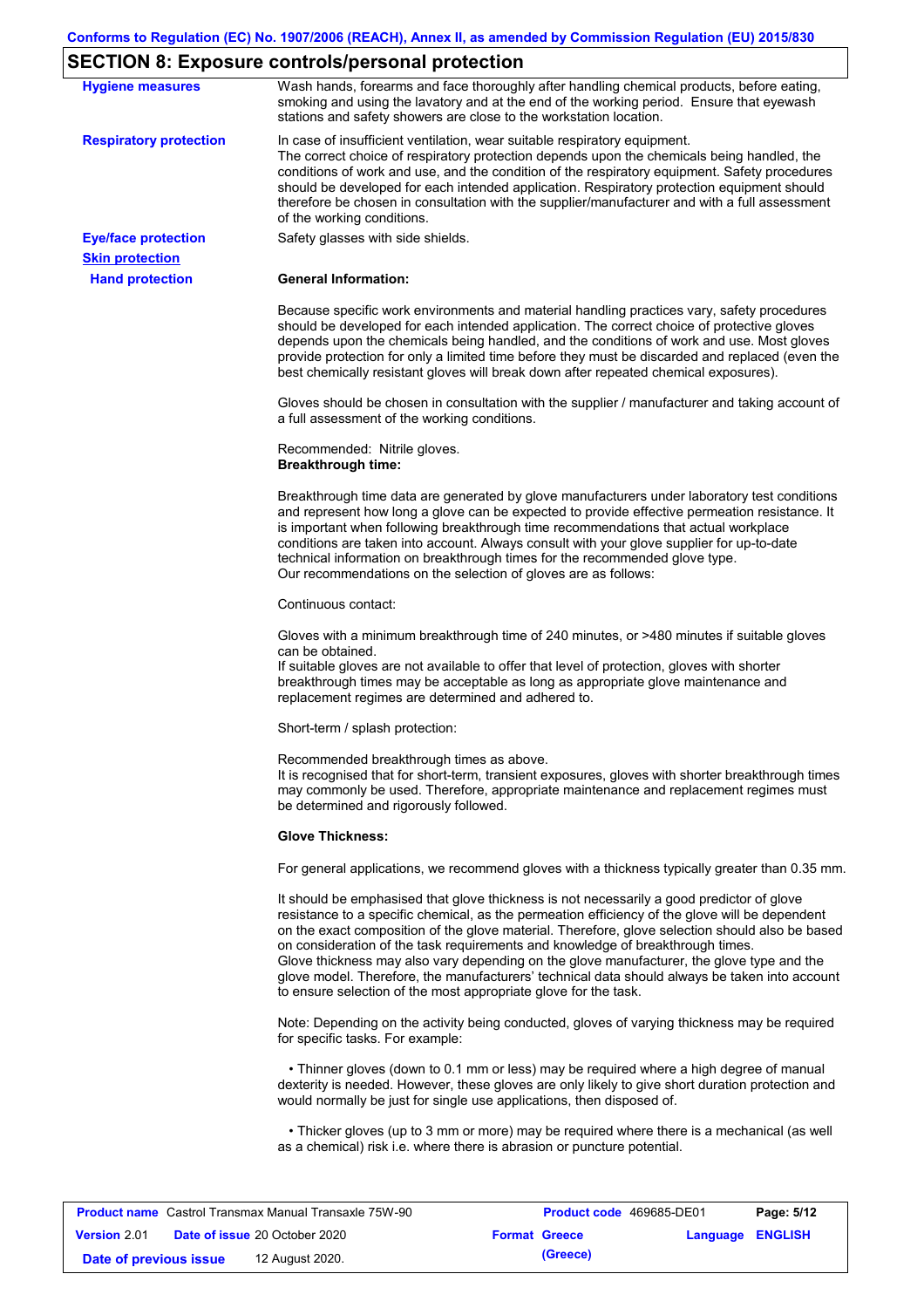# **SECTION 8: Exposure controls/personal protection**

| <b>Skin and body</b>                             | Use of protective clothing is good industrial practice.<br>Personal protective equipment for the body should be selected based on the task being<br>performed and the risks involved and should be approved by a specialist before handling this<br>product.<br>Cotton or polyester/cotton overalls will only provide protection against light superficial<br>contamination that will not soak through to the skin. Overalls should be laundered on a regular<br>basis. When the risk of skin exposure is high (e.g. when cleaning up spillages or if there is a<br>risk of splashing) then chemical resistant aprons and/or impervious chemical suits and boots<br>will be required. |
|--------------------------------------------------|---------------------------------------------------------------------------------------------------------------------------------------------------------------------------------------------------------------------------------------------------------------------------------------------------------------------------------------------------------------------------------------------------------------------------------------------------------------------------------------------------------------------------------------------------------------------------------------------------------------------------------------------------------------------------------------|
| <b>Refer to standards:</b>                       | Respiratory protection: EN 529<br>Gloves: EN 420, EN 374<br>Eye protection: EN 166<br>Filtering half-mask: EN 149<br>Filtering half-mask with valve: EN 405<br>Half-mask: EN 140 plus filter<br>Full-face mask: EN 136 plus filter<br>Particulate filters: EN 143<br>Gas/combined filters: EN 14387                                                                                                                                                                                                                                                                                                                                                                                   |
| <b>Environmental exposure</b><br><b>controls</b> | Emissions from ventilation or work process equipment should be checked to ensure they<br>comply with the requirements of environmental protection legislation. In some cases, fume<br>scrubbers, filters or engineering modifications to the process equipment will be necessary to<br>reduce emissions to acceptable levels.                                                                                                                                                                                                                                                                                                                                                         |

## **SECTION 9: Physical and chemical properties**

### **9.1 Information on basic physical and chemical properties**

| <b>Appearance</b>                                      |                                                                                                                                |
|--------------------------------------------------------|--------------------------------------------------------------------------------------------------------------------------------|
| <b>Physical state</b>                                  | Liquid.                                                                                                                        |
| <b>Colour</b>                                          | Amber.                                                                                                                         |
| <b>Odour</b>                                           | Not available.                                                                                                                 |
| <b>Odour threshold</b>                                 | Not available.                                                                                                                 |
| pH                                                     | Not available.                                                                                                                 |
| <b>Melting point/freezing point</b>                    | Not available.                                                                                                                 |
| Initial boiling point and boiling<br>range             | Not available.                                                                                                                 |
| <b>Pour point</b>                                      | $-51 °C$                                                                                                                       |
| <b>Flash point</b>                                     | Open cup: >180°C (>356°F) [Cleveland.]                                                                                         |
| <b>Evaporation rate</b>                                | Not available.                                                                                                                 |
| <b>Flammability (solid, gas)</b>                       | Not available.                                                                                                                 |
| <b>Upper/lower flammability or</b><br>explosive limits | Not available.                                                                                                                 |
| <b>Vapour pressure</b>                                 | Not available.                                                                                                                 |
| <b>Vapour density</b>                                  | Not available.                                                                                                                 |
| <b>Relative density</b>                                | Not available.                                                                                                                 |
| <b>Density</b>                                         | <1000 kg/m <sup>3</sup> (<1 g/cm <sup>3</sup> ) at 15 <sup>°</sup> C                                                           |
| <b>Solubility(ies)</b>                                 | insoluble in water.                                                                                                            |
| <b>Partition coefficient: n-octanol/</b><br>water      | Not available.                                                                                                                 |
| <b>Auto-ignition temperature</b>                       | Not available.                                                                                                                 |
| <b>Decomposition temperature</b>                       | Not available.                                                                                                                 |
| <b>Viscosity</b>                                       | Kinematic: 77.58 mm <sup>2</sup> /s (77.58 cSt) at 40 $^{\circ}$ C<br>Kinematic: 14.63 mm <sup>2</sup> /s (14.63 cSt) at 100°C |
| <b>Explosive properties</b>                            | Not available.                                                                                                                 |
| <b>Oxidising properties</b>                            | Not available.                                                                                                                 |
|                                                        |                                                                                                                                |

#### **9.2 Other information**

No additional information.

| <b>Product name</b> Castrol Transmax Manual Transaxle 75W-90 |  |                                      | <b>Product code</b> 469685-DE01 |                      | Page: 6/12       |  |
|--------------------------------------------------------------|--|--------------------------------------|---------------------------------|----------------------|------------------|--|
| <b>Version 2.01</b>                                          |  | <b>Date of issue 20 October 2020</b> |                                 | <b>Format Greece</b> | Language ENGLISH |  |
| Date of previous issue                                       |  | 12 August 2020.                      |                                 | (Greece)             |                  |  |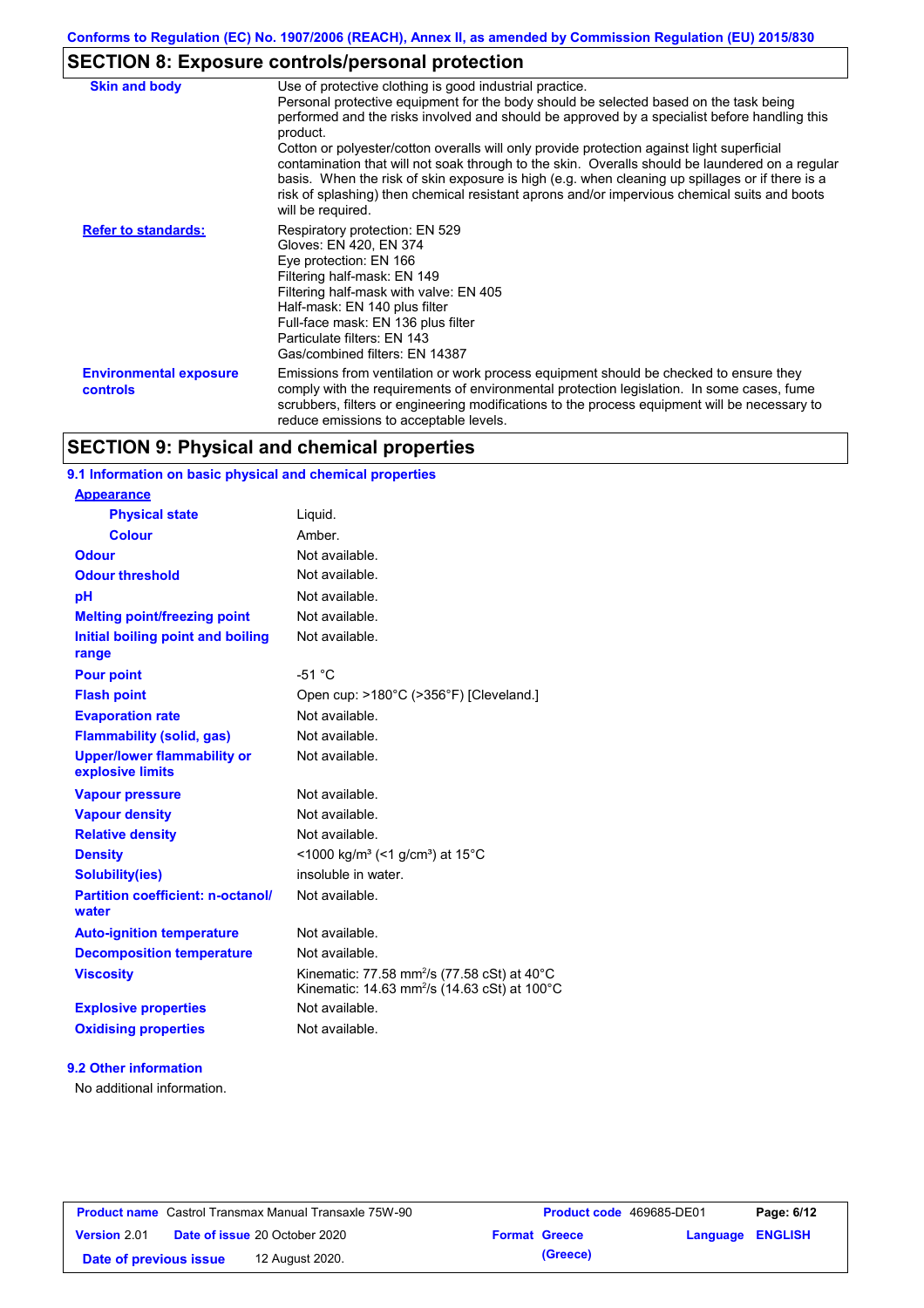| <b>SECTION 10: Stability and reactivity</b>     |                                                                                                                                                                         |
|-------------------------------------------------|-------------------------------------------------------------------------------------------------------------------------------------------------------------------------|
| <b>10.1 Reactivity</b>                          | No specific test data available for this product. Refer to Conditions to avoid and Incompatible<br>materials for additional information.                                |
| <b>10.2 Chemical stability</b>                  | The product is stable.                                                                                                                                                  |
| 10.3 Possibility of<br>hazardous reactions      | Under normal conditions of storage and use, hazardous reactions will not occur.<br>Under normal conditions of storage and use, hazardous polymerisation will not occur. |
| <b>10.4 Conditions to avoid</b>                 | Avoid all possible sources of ignition (spark or flame).                                                                                                                |
| <b>10.5 Incompatible materials</b>              | Reactive or incompatible with the following materials: oxidising materials.                                                                                             |
| <b>10.6 Hazardous</b><br>decomposition products | Under normal conditions of storage and use, hazardous decomposition products should not be<br>produced.                                                                 |

# **SECTION 11: Toxicological information**

| 11.1 Information on toxicological effects          |                                                                                                                             |
|----------------------------------------------------|-----------------------------------------------------------------------------------------------------------------------------|
| <b>Acute toxicity estimates</b>                    |                                                                                                                             |
| Not available.                                     |                                                                                                                             |
| <b>Information on likely</b><br>routes of exposure | Routes of entry anticipated: Dermal, Inhalation.                                                                            |
| <b>Potential acute health effects</b>              |                                                                                                                             |
| <b>Inhalation</b>                                  | Vapour inhalation under ambient conditions is not normally a problem due to low vapour<br>pressure.                         |
| <b>Ingestion</b>                                   | No known significant effects or critical hazards.                                                                           |
| <b>Skin contact</b>                                | Defatting to the skin. May cause skin dryness and irritation.                                                               |
| <b>Eye contact</b>                                 | No known significant effects or critical hazards.                                                                           |
|                                                    | Symptoms related to the physical, chemical and toxicological characteristics                                                |
| <b>Inhalation</b>                                  | May be harmful by inhalation if exposure to vapour, mists or fumes resulting from thermal<br>decomposition products occurs. |
| <b>Ingestion</b>                                   | No specific data.                                                                                                           |
| <b>Skin contact</b>                                | Adverse symptoms may include the following:<br>irritation<br>dryness<br>cracking                                            |
| <b>Eye contact</b>                                 | No specific data.                                                                                                           |
|                                                    | Delayed and immediate effects as well as chronic effects from short and long-term exposure                                  |
| <b>Inhalation</b>                                  | Overexposure to the inhalation of airborne droplets or aerosols may cause irritation of the<br>respiratory tract.           |
| <b>Ingestion</b>                                   | Ingestion of large quantities may cause nausea and diarrhoea.                                                               |
| <b>Skin contact</b>                                | Prolonged or repeated contact can defat the skin and lead to irritation and/or dermatitis.                                  |
| <b>Eye contact</b>                                 | Potential risk of transient stinging or redness if accidental eye contact occurs.                                           |
| <b>Potential chronic health effects</b>            |                                                                                                                             |
| <b>General</b>                                     | No known significant effects or critical hazards.                                                                           |
| <b>Carcinogenicity</b>                             | No known significant effects or critical hazards.                                                                           |
| <b>Mutagenicity</b>                                | No known significant effects or critical hazards.                                                                           |
| <b>Developmental effects</b>                       | No known significant effects or critical hazards.                                                                           |
| <b>Fertility effects</b>                           | No known significant effects or critical hazards.                                                                           |

# **SECTION 12: Ecological information**

#### **12.1 Toxicity**

**Environmental hazards** Not classified as dangerous

#### **12.2 Persistence and degradability**

Partially biodegradable.

#### **12.3 Bioaccumulative potential**

This product is not expected to bioaccumulate through food chains in the environment.

| <b>Product name</b> Castrol Transmax Manual Transaxle 75W-90 |  | Product code 469685-DE01             |                      | Page: 7/12 |                  |  |
|--------------------------------------------------------------|--|--------------------------------------|----------------------|------------|------------------|--|
| <b>Version 2.01</b>                                          |  | <b>Date of issue 20 October 2020</b> | <b>Format Greece</b> |            | Language ENGLISH |  |
| Date of previous issue                                       |  | 12 August 2020.                      |                      | (Greece)   |                  |  |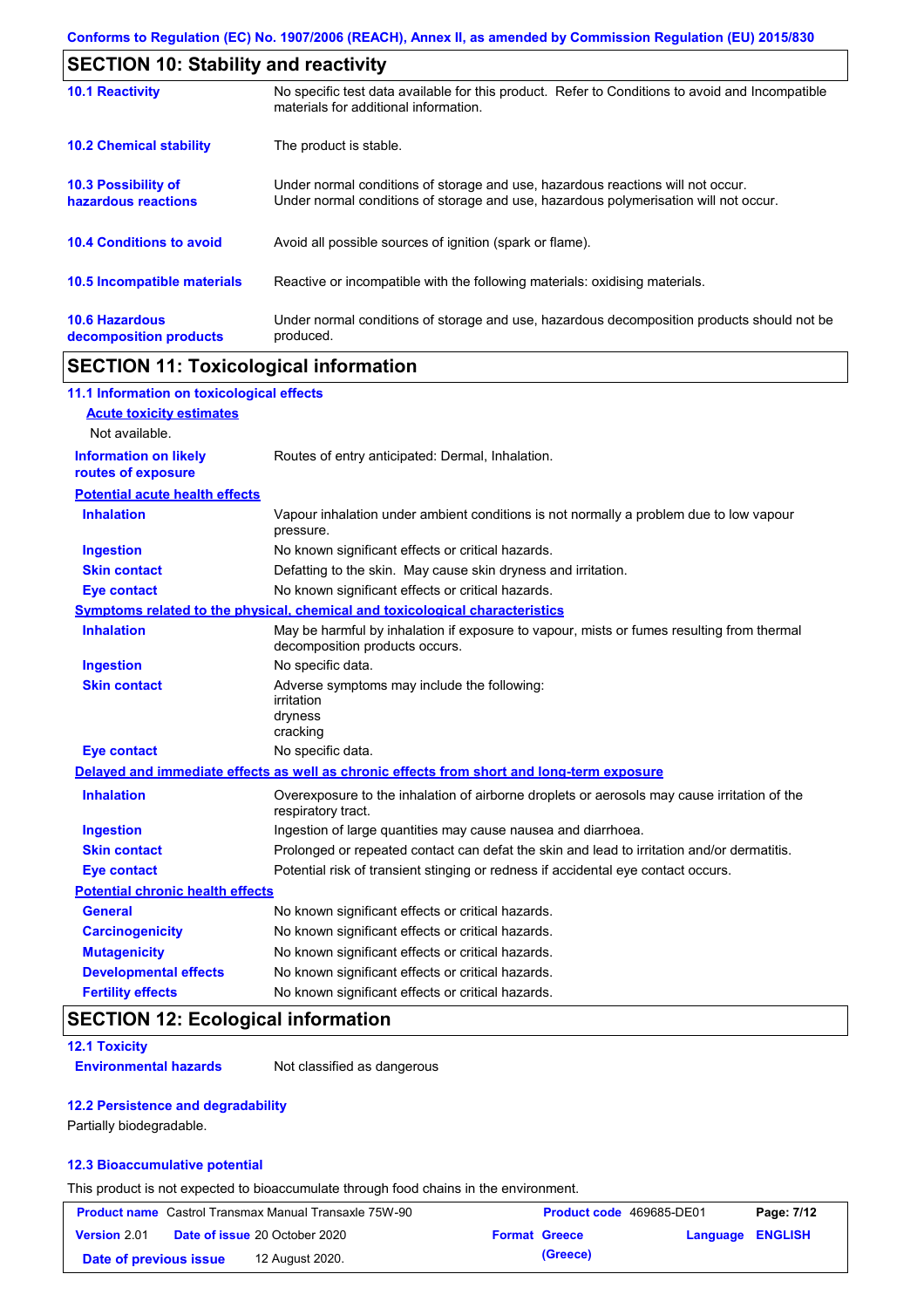## **SECTION 12: Ecological information**

| <b>12.4 Mobility in soil</b>                            |                                                                      |
|---------------------------------------------------------|----------------------------------------------------------------------|
| <b>Soil/water partition</b><br><b>coefficient (Koc)</b> | Not available.                                                       |
| <b>Mobility</b>                                         | Spillages may penetrate the soil causing ground water contamination. |

#### **12.5 Results of PBT and vPvB assessment**

Product does not meet the criteria for PBT or vPvB according to Regulation (EC) No. 1907/2006, Annex XIII.

| 12.6 Other adverse effects          |                                                                                                                           |
|-------------------------------------|---------------------------------------------------------------------------------------------------------------------------|
| <b>Other ecological information</b> | Spills may form a film on water surfaces causing physical damage to organisms. Oxygen<br>transfer could also be impaired. |
|                                     |                                                                                                                           |

## **SECTION 13: Disposal considerations**

## **13.1 Waste treatment methods**

**Product**

```
Methods of disposal
```
Where possible, arrange for product to be recycled. Dispose of via an authorised person/ licensed waste disposal contractor in accordance with local regulations.

**Hazardous waste** Yes.

#### **European waste catalogue (EWC)**

| Waste code | <b>Waste designation</b>                |
|------------|-----------------------------------------|
| 13 02 08*  | other engine, gear and lubricating oils |

However, deviation from the intended use and/or the presence of any potential contaminants may require an alternative waste disposal code to be assigned by the end user.

#### **Packaging**

| <b>Methods of disposal</b> | Where possible, arrange for product to be recycled. Dispose of via an authorised person/<br>licensed waste disposal contractor in accordance with local regulations.                                                                    |
|----------------------------|-----------------------------------------------------------------------------------------------------------------------------------------------------------------------------------------------------------------------------------------|
| <b>Special precautions</b> | This material and its container must be disposed of in a safe way. Empty containers or liners<br>may retain some product residues. Avoid dispersal of spilt material and runoff and contact with<br>soil, waterways, drains and sewers. |
| <b>References</b>          | Commission 2014/955/EU<br>Directive 2008/98/EC                                                                                                                                                                                          |

# **SECTION 14: Transport information**

|                                                | <b>ADR/RID</b> | <b>ADN</b>     | <b>IMDG</b>    | <b>IATA</b>    |
|------------------------------------------------|----------------|----------------|----------------|----------------|
| 14.1 UN number                                 | Not regulated. | Not regulated. | Not regulated. | Not regulated. |
| 14.2 UN proper<br>shipping name                |                |                |                |                |
| <b>14.3 Transport</b><br>hazard class(es)      |                |                |                |                |
| 14.4 Packing<br>group                          |                |                |                |                |
| 14.5<br><b>Environmental</b><br><b>hazards</b> | No.            | No.            | No.            | No.            |
| <b>Additional</b><br><b>information</b>        |                |                |                |                |

**14.6 Special precautions for user** Not available.

**14.7 Transport in bulk according to Annex II of Marpol and the IBC Code** Not available.

|                        | <b>Product name</b> Castrol Transmax Manual Transaxle 75W-90 | <b>Product code</b> 469685-DE01 |                  | Page: 8/12 |
|------------------------|--------------------------------------------------------------|---------------------------------|------------------|------------|
| Version 2.01           | <b>Date of issue 20 October 2020</b>                         | <b>Format Greece</b>            | Language ENGLISH |            |
| Date of previous issue | 12 August 2020.                                              | (Greece)                        |                  |            |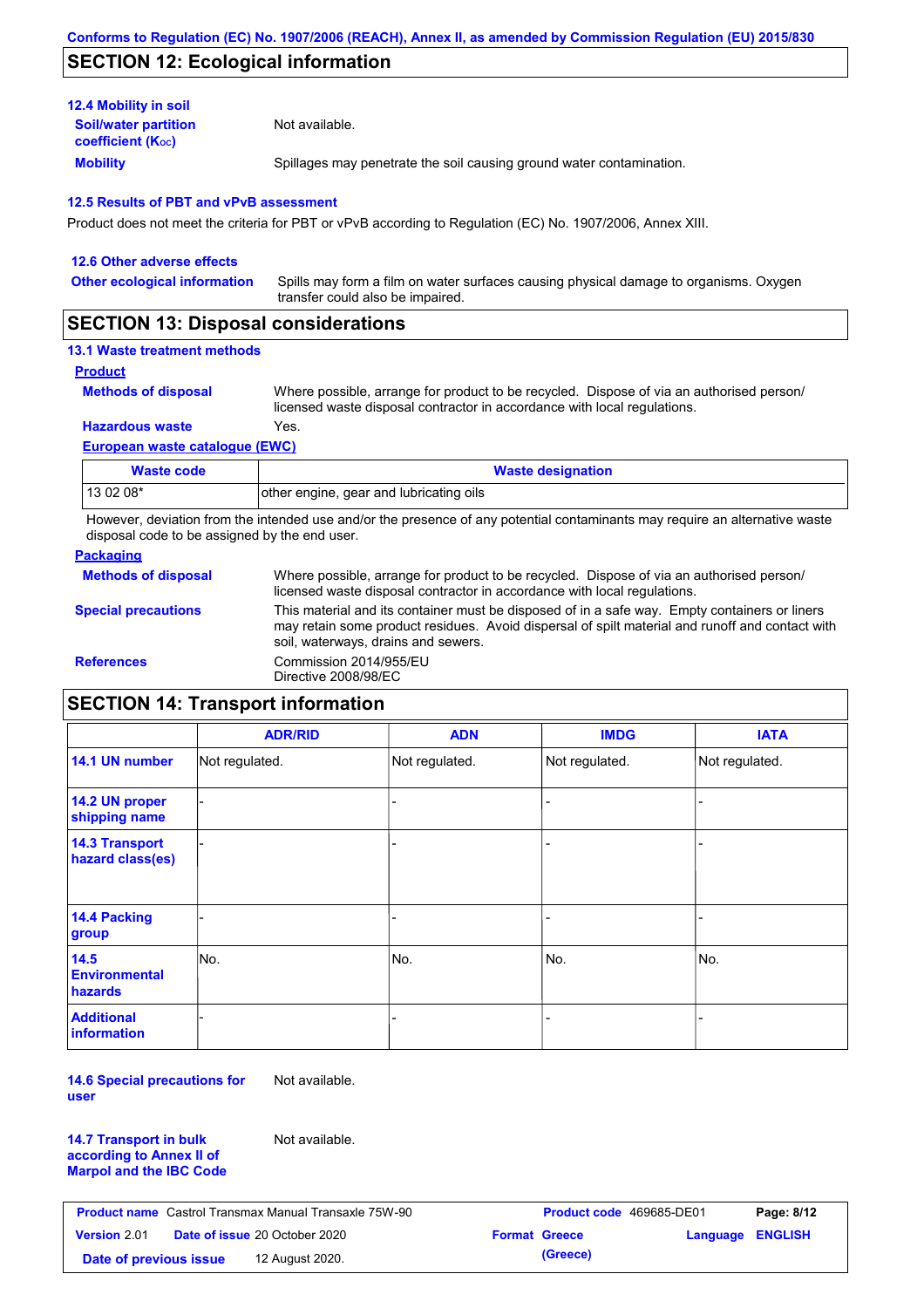# **SECTION 15: Regulatory information**

|                                                                 | 15.1 Safety, health and environmental regulations/legislation specific for the substance or mixture                            |
|-----------------------------------------------------------------|--------------------------------------------------------------------------------------------------------------------------------|
| EU Regulation (EC) No. 1907/2006 (REACH)                        |                                                                                                                                |
| Annex XIV - List of substances subject to authorisation         |                                                                                                                                |
| <b>Annex XIV</b>                                                |                                                                                                                                |
| None of the components are listed.                              |                                                                                                                                |
| <b>Substances of very high concern</b>                          |                                                                                                                                |
| None of the components are listed.                              |                                                                                                                                |
| <b>Other regulations</b>                                        |                                                                                                                                |
| <b>REACH Status</b>                                             | The company, as identified in Section 1, sells this product in the EU in compliance with the<br>current requirements of REACH. |
| <b>United States inventory</b><br>(TSCA 8b)                     | All components are active or exempted.                                                                                         |
| <b>Australia inventory (AICS)</b>                               | All components are listed or exempted.                                                                                         |
| <b>Canada inventory</b>                                         | All components are listed or exempted.                                                                                         |
| <b>China inventory (IECSC)</b>                                  | All components are listed or exempted.                                                                                         |
| <b>Japan inventory (ENCS)</b>                                   | All components are listed or exempted.                                                                                         |
| <b>Korea inventory (KECI)</b>                                   | All components are listed or exempted.                                                                                         |
| <b>Philippines inventory</b><br>(PICCS)                         | All components are listed or exempted.                                                                                         |
| <b>Taiwan Chemical</b><br><b>Substances Inventory</b><br>(TCSI) | All components are listed or exempted.                                                                                         |
| Ozone depleting substances (1005/2009/EU)                       |                                                                                                                                |
| Not listed.                                                     |                                                                                                                                |
| Prior Informed Consent (PIC) (649/2012/EU)<br>Not listed.       |                                                                                                                                |
|                                                                 |                                                                                                                                |
| <b>EU - Water framework directive - Priority substances</b>     |                                                                                                                                |
| None of the components are listed.                              |                                                                                                                                |
| <b>Seveso Directive</b>                                         |                                                                                                                                |

This product is not controlled under the Seveso Directive.

| <b>15.2 Chemical safety</b> | A Chemical Safety Assessment has been carried out for one or more of the substances within  |
|-----------------------------|---------------------------------------------------------------------------------------------|
| assessment                  | this mixture. A Chemical Safety Assessment has not been carried out for the mixture itself. |

# **SECTION 16: Other information**

| <b>Abbreviations and acronyms</b>                            | ADN = European Provisions concerning the International Carriage of Dangerous Goods by<br>Inland Waterway                                                                                                                                                                                               |  |  |  |  |  |
|--------------------------------------------------------------|--------------------------------------------------------------------------------------------------------------------------------------------------------------------------------------------------------------------------------------------------------------------------------------------------------|--|--|--|--|--|
|                                                              | ADR = The European Agreement concerning the International Carriage of Dangerous Goods by<br>Road                                                                                                                                                                                                       |  |  |  |  |  |
|                                                              | $ATE = Acute Toxicity Estimate$                                                                                                                                                                                                                                                                        |  |  |  |  |  |
|                                                              | <b>BCF</b> = Bioconcentration Factor                                                                                                                                                                                                                                                                   |  |  |  |  |  |
|                                                              | CAS = Chemical Abstracts Service                                                                                                                                                                                                                                                                       |  |  |  |  |  |
|                                                              | CLP = Classification, Labelling and Packaging Regulation [Regulation (EC) No. 1272/2008]                                                                                                                                                                                                               |  |  |  |  |  |
|                                                              | CSA = Chemical Safety Assessment                                                                                                                                                                                                                                                                       |  |  |  |  |  |
|                                                              | CSR = Chemical Safety Report                                                                                                                                                                                                                                                                           |  |  |  |  |  |
|                                                              | DMEL = Derived Minimal Effect Level                                                                                                                                                                                                                                                                    |  |  |  |  |  |
|                                                              | DNEL = Derived No Effect Level<br>EINECS = European Inventory of Existing Commercial chemical Substances<br>ES = Exposure Scenario<br>EUH statement = CLP-specific Hazard statement<br>EWC = European Waste Catalogue<br>GHS = Globally Harmonized System of Classification and Labelling of Chemicals |  |  |  |  |  |
|                                                              |                                                                                                                                                                                                                                                                                                        |  |  |  |  |  |
|                                                              |                                                                                                                                                                                                                                                                                                        |  |  |  |  |  |
|                                                              |                                                                                                                                                                                                                                                                                                        |  |  |  |  |  |
|                                                              |                                                                                                                                                                                                                                                                                                        |  |  |  |  |  |
|                                                              |                                                                                                                                                                                                                                                                                                        |  |  |  |  |  |
|                                                              | IATA = International Air Transport Association                                                                                                                                                                                                                                                         |  |  |  |  |  |
|                                                              | IBC = Intermediate Bulk Container                                                                                                                                                                                                                                                                      |  |  |  |  |  |
|                                                              | <b>IMDG = International Maritime Dangerous Goods</b>                                                                                                                                                                                                                                                   |  |  |  |  |  |
|                                                              | LogPow = logarithm of the octanol/water partition coefficient<br>MARPOL = International Convention for the Prevention of Pollution From Ships, 1973 as                                                                                                                                                 |  |  |  |  |  |
|                                                              |                                                                                                                                                                                                                                                                                                        |  |  |  |  |  |
|                                                              | modified by the Protocol of 1978. ("Marpol" = marine pollution)<br>OECD = Organisation for Economic Co-operation and Development                                                                                                                                                                       |  |  |  |  |  |
|                                                              |                                                                                                                                                                                                                                                                                                        |  |  |  |  |  |
|                                                              | PBT = Persistent, Bioaccumulative and Toxic                                                                                                                                                                                                                                                            |  |  |  |  |  |
| <b>Product name</b> Castrol Transmax Manual Transaxle 75W-90 | Page: 9/12<br>Product code 469685-DE01                                                                                                                                                                                                                                                                 |  |  |  |  |  |
| <b>Version 2.01</b>                                          | Language ENGLISH<br><b>Date of issue 20 October 2020</b><br><b>Format Greece</b>                                                                                                                                                                                                                       |  |  |  |  |  |

**Date of previous issue (Greece)** 12 August 2020.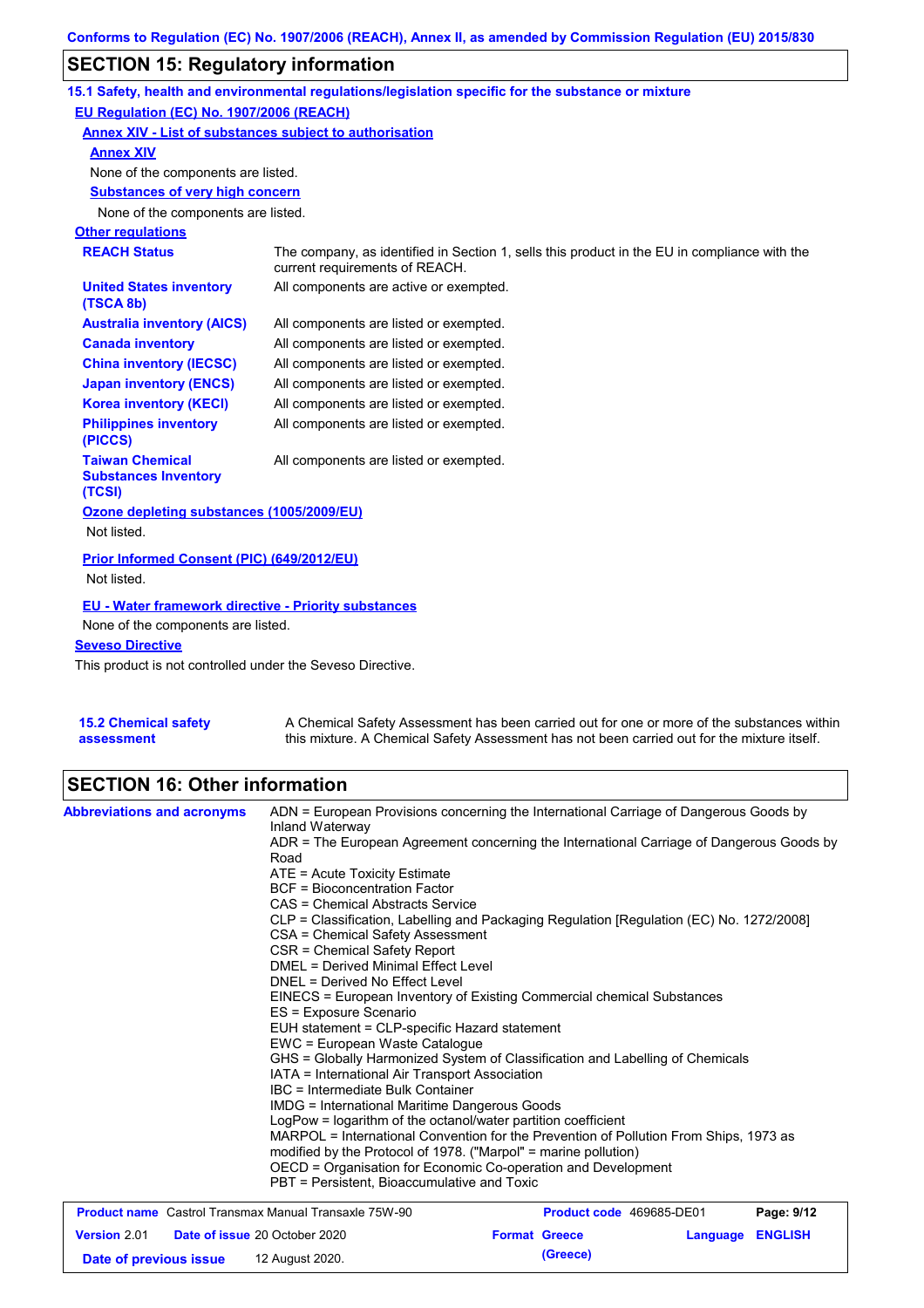## **SECTION 16: Other information**

PNEC = Predicted No Effect Concentration REACH = Registration, Evaluation, Authorisation and Restriction of Chemicals Regulation [Regulation (EC) No. 1907/2006] RID = The Regulations concerning the International Carriage of Dangerous Goods by Rail RRN = REACH Registration Number SADT = Self-Accelerating Decomposition Temperature SVHC = Substances of Very High Concern STOT-RE = Specific Target Organ Toxicity - Repeated Exposure STOT-SE = Specific Target Organ Toxicity - Single Exposure TWA = Time weighted average UN = United Nations UVCB = Complex hydrocarbon substance VOC = Volatile Organic Compound vPvB = Very Persistent and Very Bioaccumulative Varies = may contain one or more of the following 64741-88-4 / RRN 01-2119488706-23, 64741-89-5 / RRN 01-2119487067-30, 64741-95-3 / RRN 01-2119487081-40, 64741-96-4/ RRN 01-2119483621-38, 64742-01-4 / RRN 01-2119488707-21, 64742-44-5 / RRN 01-2119985177-24, 64742-45-6, 64742-52-5 / RRN 01-2119467170-45, 64742-53-6 / RRN 01-2119480375-34, 64742-54-7 / RRN 01-2119484627-25, 64742-55-8 / RRN 01-2119487077-29, 64742-56-9 / RRN 01-2119480132-48, 64742-57-0 / RRN 01-2119489287-22, 64742-58-1, 64742-62-7 / RRN 01-2119480472-38, 64742-63-8, 64742-65-0 / RRN 01-2119471299-27, 64742-70-7 / RRN 01-2119487080-42, 72623-85-9 / RRN 01-2119555262-43, 72623-86-0 / RRN 01-2119474878-16, 72623-87-1 / RRN 01-2119474889-13

#### **Procedure used to derive the classification according to Regulation (EC) No. 1272/2008 [CLP/GHS]**

| <b>Classification</b>                                  |                            | <b>Justification</b>                          |
|--------------------------------------------------------|----------------------------|-----------------------------------------------|
| Not classified.                                        |                            |                                               |
| <b>Full text of abbreviated H</b><br><b>statements</b> | H304                       | May be fatal if swallowed and enters airways. |
| <b>Full text of classifications</b><br>[CLP/GHS]       | Asp. Tox. 1, H304          | <b>ASPIRATION HAZARD - Category 1</b>         |
| <b>History</b>                                         |                            |                                               |
| Date of issue/Date of<br>revision                      | 20/10/2020.                |                                               |
| Date of previous issue                                 | 12/08/2020.                |                                               |
| <b>Prepared by</b>                                     | <b>Product Stewardship</b> |                                               |

#### **Indicates information that has changed from previously issued version.**

#### **Notice to reader**

All reasonably practicable steps have been taken to ensure this data sheet and the health, safety and environmental information contained in it is accurate as of the date specified below. No warranty or representation, express or implied is made as to the accuracy or completeness of the data and information in this data sheet.

The data and advice given apply when the product is sold for the stated application or applications. You should not use the product other than for the stated application or applications without seeking advice from BP Group.

It is the user's obligation to evaluate and use this product safely and to comply with all applicable laws and regulations. The BP Group shall not be responsible for any damage or injury resulting from use, other than the stated product use of the material, from any failure to adhere to recommendations, or from any hazards inherent in the nature of the material. Purchasers of the product for supply to a third party for use at work, have a duty to take all necessary steps to ensure that any person handling or using the product is provided with the information in this sheet. Employers have a duty to tell employees and others who may be affected of any hazards described in this sheet and of any precautions that should be taken. You can contact the BP Group to ensure that this document is the most current available. Alteration of this document is strictly prohibited.

| <b>Product name</b> Castrol Transmax Manual Transaxle 75W-90 |  | Product code 469685-DE01             |  | Page: 10/12          |                         |  |
|--------------------------------------------------------------|--|--------------------------------------|--|----------------------|-------------------------|--|
| <b>Version 2.01</b>                                          |  | <b>Date of issue 20 October 2020</b> |  | <b>Format Greece</b> | <b>Language ENGLISH</b> |  |
| Date of previous issue                                       |  | 12 August 2020.                      |  | (Greece)             |                         |  |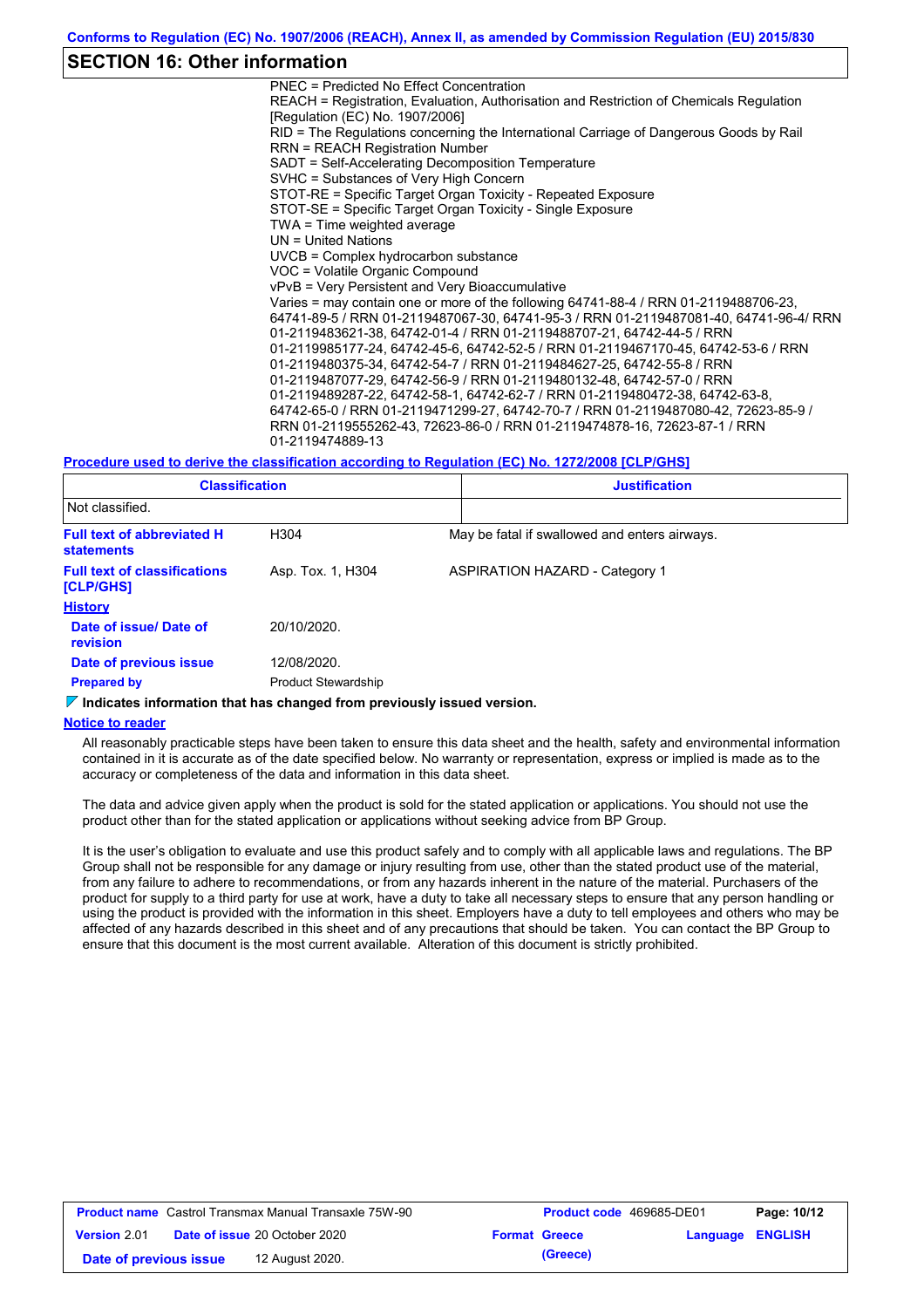| <b>Product name</b> Castrol Transmax Manual Transaxle 75W-90 |  | <b>Product code</b> 469685-DE01      |  | Page: 11/12          |                         |  |
|--------------------------------------------------------------|--|--------------------------------------|--|----------------------|-------------------------|--|
| <b>Version 2.01</b>                                          |  | <b>Date of issue 20 October 2020</b> |  | <b>Format Greece</b> | <b>Language ENGLISH</b> |  |
| Date of previous issue                                       |  | 12 August 2020.                      |  | (Greece)             |                         |  |

 $\mathsf{l}$